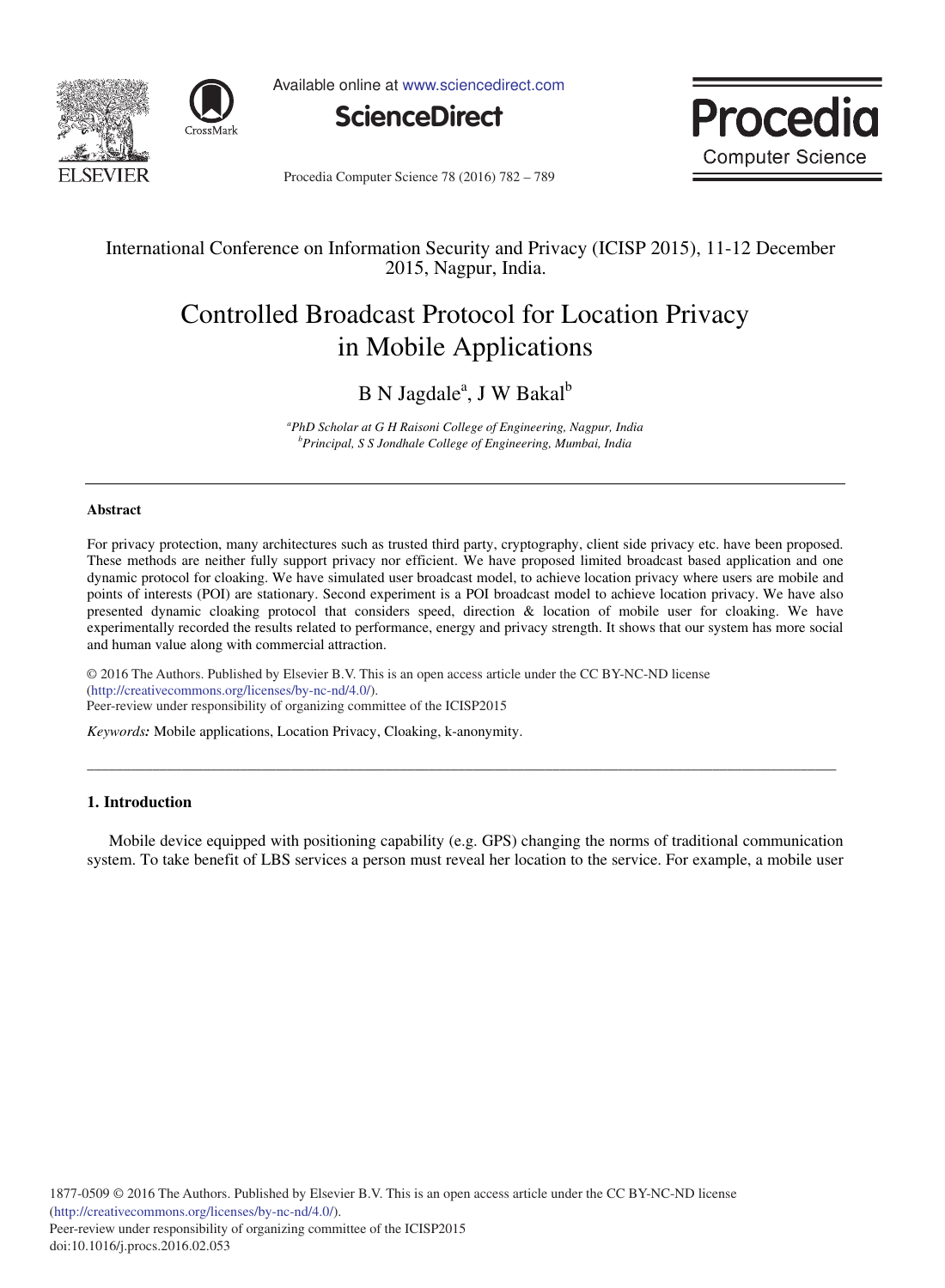want to ask information about its nearest hospital has to report her exact location to LBS server. With untrusted service provider reporting private location may lead to privacy threat. So LBS cannot protect the privacy of the user. To protect the privacy attacks several protection mechanisms are available 1) Spatial K-Anonymity-In this query is considered private, if the probability of identifying the querying user does not exceed 1/K, where K is a userspecified anonymity requirement. 2) False Location -In this mechanism user send dummy location along with the correct location for protecting the privacy. 3) Use of Anonymizer- Anonymizer is nothing but Trusted Third Party which resides between user and server for protecting the privacy. 4) False Dummies-In this mechanism user along with the actual query send the dummy query to the server. 5) Access Controls-Access Controls are the access rights given to particular. 6) Cryptography Techniques.-The art of protecting information by transforming it (Encrypting) into an unreadable format, called Cipher Text. Only those who possess a secret *key* can decipher (or *Decrypt*) the message into plain text. 7) PIR Framework-This framework cannot make use of Anonymizer. Existing technique for protecting location privacy uses TTP -Trusted Third Party. Only location parameter is

considered for calculating cloaked area, trust is required among the users and has several drawbacks 1) Anonymizer becomes a bottleneck. 2) Anonymizer is a single point of attack. 3) A large number of users must subscribe to it. 4) Users are not protected against correlation attack. We have implemented 3 scenarios based on broadcast based LBS application in which TTP (i.e. Trusted Third Party) is not used and uses dynamic cloaking. Our motive is to protect user's location privacy by considering mobility of a user.

#### **2. Related Work**

In mobile privacy domain, mostly authors have presented the work of privacy with the architectures such as distributed, cooperative and peer to peer. In mobile Computing, database systems in mobile devices supports distributed system of heterogeneous nature<sup>1</sup>. Complex data base processing queries in mobile database system is a challenge in the time and space, however in mobile computing, location dependent queries are the main purpose in the mobile databases. In road network, authors designed anonymous data access to LBS services by users and also demonstrated efficient access of LBS services<sup>2</sup>. However disclosing owner's location data to location server poses challenge and use of encryption can be explored along with data misuse verification of location server. Peer to peer approach has been studied by Chi-yin Chow where special cloaking method<sup>3</sup> is adopted with users speed is considered as parameter. While doing this mobile and stationary entities helps the location based services and that too without indication their exact location. Author have proposed the distributed approach<sup>4, 5</sup> that participates with known infrastructures used in LBS systems. This approach is depending on holomorphic encryption. Computational cost is important to know for this approach. Hassan Takabi and others<sup>6</sup> have presented collaborative approach to achieve location privacy. This methods do not consider trusted party in between but among the collaborating users, confidence is required. In Papers<sup>7, 8,10,11,14</sup>, authors have presented effectiveness of private query handling, but quality and performance is not balanced effectively. Moreover authors have explored collaborative<sup>9,12,13</sup> and distributed methods in which privacy strength is improved, but computing and communication overhead is high and even issues related to authenticity are not addressed. Julien and others<sup>15</sup> have analysed effect of non-cooperative mobile nodes to achieve maximum benefit of privacy as an individual. They have simulated this type of study in vehicular networks. Reza Shokri and others<sup>16</sup> have demonstrated Bayesian inference model for location privacy where users querying pattern and lifetime is studied. Moreover real traces are used as data set and finds method is lightweight and less costly.

#### **3. Proposed Research work**

#### *3.1 Proposed work*

Mobile device equipped with positioning capability (e.g. GPS) changing the norms of traditional communication system. Using LBS services a person have to report their exact location to LBS server. So LBS cannot protect the privacy of the user. Several techniques have been proposed to protect user's location privacy such as centralized privacy-preserving frameworks but it uses TTP (Trusted Third Party),only considers location parameter to form a cloaking area and require trust among the users and TTP could be the system bottleneck or single point of failure.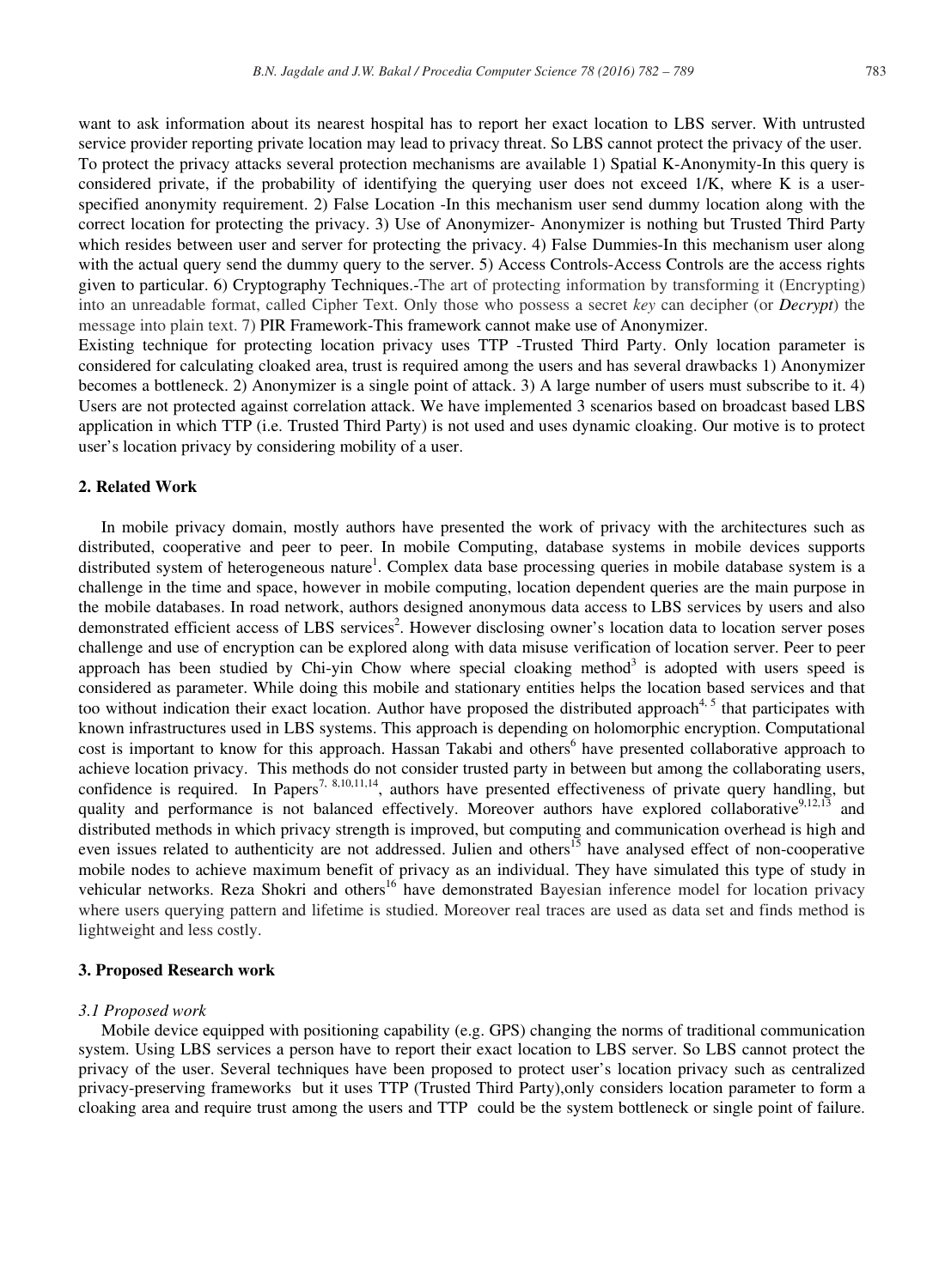So we have simulated the broadcast based protocol which overcomes the drawbacks of existing technology.

We have implemented 3 scenarios based on broadcast based LBS application in which TTP (i.e. Trusted Third Party) is not used and uses dynamic cloaking i.e. cloak area is computed by considering the new parameters i.e. speed, direction and location of user i.e. by considering mobility of a user. Considering above 3 parameters for cloaking will help in improving the location privacy strength. We have designed a scheduler which is based on discrete asynchronous event based simulation which schedules all the events such as send, receive request of user as well as POI.

#### *3.2Problem Definition*

To design and implement broadcast based protocol to protect user's location privacy by considering speed, direction and location of user as prime parameters. Moreover it satisfies k-anonymity and improves the location privacy.

#### *Features and objectives:*

*Study based on mobility*: As we are considering speed as a parameter for cloaking so users moving with different speed i.e. walking users, users moving on bike, users driving car etc. can be taken into consideration. *Study based on user density*: User density means we are going to increase the number of queries and see its impact on response *Study based on broadcast frequency*: Different broadcast frequencies are considered for simulation. *New parameters*: Speed, direction, location is considered to compute cloaking and satisfying k (privacy threshold) value. In this method, Querier and other users do not require to trust among each other. In addition, users other than Querier are not necessary to take part in service.

Objectives of this work are as follows. First is enhancing privacy of User broadcast protocol. Second is enhancing privacy of POI broadcast protocol and third is improvement of Dynamic cloaking algorithm with speed, direction and location as new parameter.

Scope of this work is limited to Wi-Fi communication technology which is a 100 meters, cloaking region is considered as area of base station, Speed, direction and location as parameters are considered for cloaking. Simulation works only for 25-30 users because of concept of multithreading.

#### *3.3 Modules*

User Broadcast Model

In this we have simulated User broadcast protocol using concept of Asynchronous Discrete Event Based Simulation. In which user or many users broadcast certain LBS query after certain time of interval. Whatever the POI (e.g. Hotel) comes in Wi-Fi range of user and satisfies user query can give response to particular user. In this model we have checked impact of user density, impact of mobility (i.e. speed of users), impact of energy spend.

#### POI Broadcast Model

In this we have implemented POI broadcast protocol using concept of Asynchronous Discrete Event Based Simulation. In which number of POI (e.g. Hotel) broadcast certain LBS query after certain time of interval. Whatever the user moving on road come in Wi-Fi range of POI and interested in POI query can give response to particular POI. In this model we have checked impact of broadcast frequency, impact of energy spend. Dynamic Cloaking

In this we have implemented dynamic cloaking algorithm which consider new parameters i.e. speed, direction and location i.e. mobility of user for cloaking region and shown simulation of cloaking algorithm.

#### *3.4 Simulation assumptions*

- For simulation of this protocol we have considered 100m road.
- Number of POI i.e. point of interest (e.g. hotel) considered as 50-100.
- POI categories considered as Hotel, Hospital, Mall.
- User mobility consideration as
	- Speed between  $5-10$ km/hr. = Walking users Speed between  $25-30$ km/hr. = users on Bike Speed between 50-60km/hr. = users driving car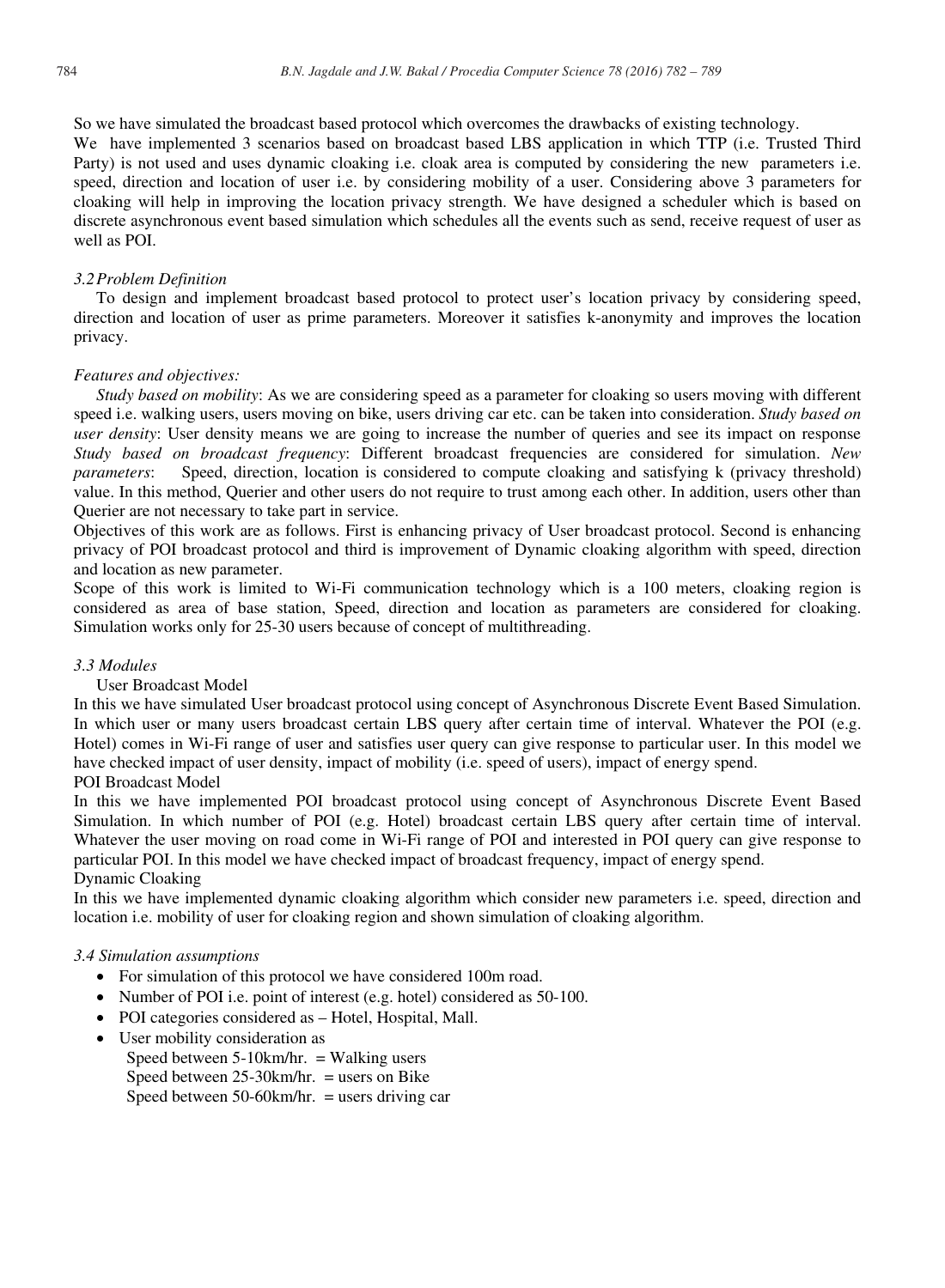- x Every area has Base Station (BS) located. So considered 2 BS (50m area each).Users in respective area can report to particular BS.
- Communication Technology used is Wi-Fi so processing time for POI and for User is considered in Milliseconds.
- x Each mobile user can set its privacy level using k value and able to change his/her privacy level.
- In earlier implementation algorithm is executed at TTP and require trust among End-user and other k-1 users.
- In this project we are executing the algorithm on BS and not require trust among End-user and other k-1 users.
- Again earlier implementation uses some algorithm to form Cloaking Region.
- We are using BS area as CR so overhead of calculating CR is reduced.
- *3.5 Dynamic Cloaking Algorithm*
- Related Terms:
- 1. NN Query (Q)
- 2. Base Station (BS)

3. Cloaking region (CR) -It is the region which contain End-user location along with the other k -1 location. Considered as area of BS.

- 4. Location Based Server (LBS) It is the server who has information of all POI.
- 5. S, D, L Parameter Speed, Direction Location Parameter.
- 6. K Value

#### *Algorithm dyna\_cloak ()*

- 1. Data [Input: Q, BS, CR], [Output: Q answer]
- 2. End-user sends Q and K value to BS.
- 3. BS finds k-1 companions in CR by matching (S, D, and L) Parameter with End-user.
- 4. At BS If (value of k is satisfied)
	- BS forward tuple (Q, K, CR) to LBS Else Go to step 3
	-
- 5. LBS execute Q with respect to CR. 6. LBS send range of answers to BS.
- 7. BS selects satisfied answer from it and sends it to End-user.
- 8. Stop.

#### *3.6 System model*

To benefit from a location-based service, a person must reveal her location to the service. Several k-Anonymity approaches have been used to protect users Location privacy. K-anonymity addresses this threat by cloaking the person's location such that there are at least k-1 other people within the cloaked area. A broadcast based protocol is presented which satisfies k-anonymity technique but to calculate cloak area 3 main parameters are considered which are Speed of User, Direction of User and Location of User. Considering this three parameters helps in improving location privacy strength. To demonstrate this protocol we have considered following scenarios.

#### *3.6.1 Scenario I - User broadcast model to protect privacy*

In this scenarios we have considered three main entities as User, POI and communication network.

User: This is the user carrying mobile device having positioning capability i.e. GPS. POI: This indicate any hotel, hospital, mall etc. which broadcast some information regarding any offers, sale etc. If the user query and broadcasted reply from POI matches then user get response of its query form particular of POI. Communication Network: Wi-Fi network is used for communication between users and POI.

Following diagram in figure 1, shows architecture of first scenario. First the user broadcast any LBS query using Wi-Fi as a communication network e.g. "which is nearest hotel". If any POI which satisfies user query comes in Wi-Fi range of the user , then that POI will responds to user query and user get response from particular POI and he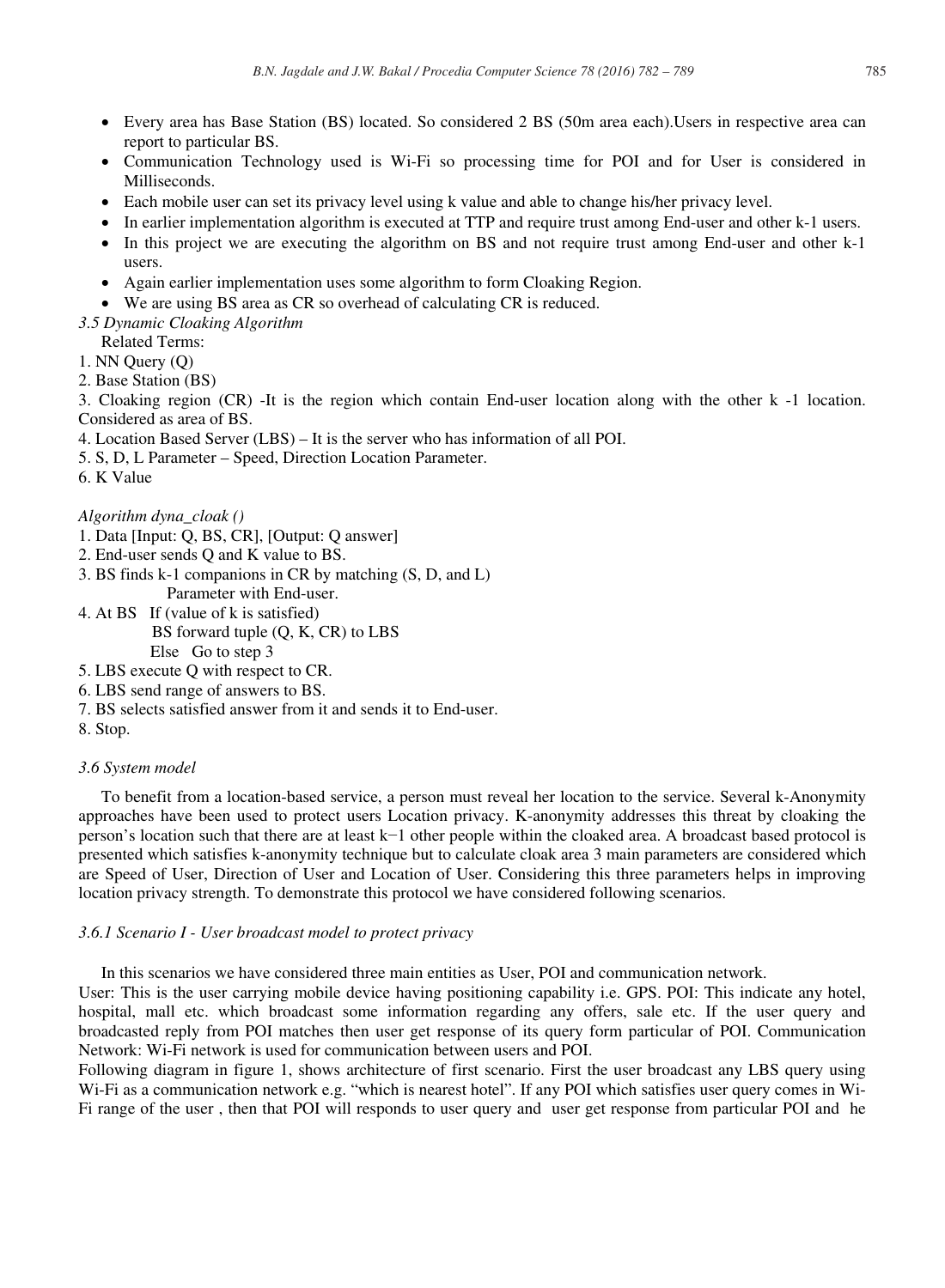will visit POI and collect required information. User and POI must user same network for communication Wi-Fi.

#### *3.6.2 Scenario II - POI broadcast model to protect privacy*

Setup and component terminology is same as indicated in section 3.6.1. User: This is the user carrying mobile device having positioning capability i.e. GPS. POI: This indicates any hotel, hospital, mall etc. which broadcast some information regarding any offers, sale etc. If the user query and broadcasted reply from POI matches then user get response of its query form particular of POI.

Communication Network: Wi-Fi network is used for communication between users and POI. Diagram in figure 2 shows architecture of scenario II. In this scenario POI broadcast any query information related to any offer or sale using Wi-Fi as a communication network. If any user moving on road comes in Wi-Fi range of POI then he will get an alert of that broadcasted information from POI. If user interested in that offer then he will visit the POI. Here also POI and must use same communication network i.e. Wi-Fi.



Figure 1: Architecture of User broadcast Model Figure 2: Architecture of POI broadcast Model

#### *3.6.3 Scenario III –Dynamic Cloaking*

In this scenarios we have considered four main entities such as LBS Server, Base Station, User and POI. LBS Server: LBS Server stores all location information about all POI's and that information is used by server to reply for user query. Base Station: Every area has Base station located. Base station knows information of all users in his area. Users in particular area of base station can broadcast his speed, direction to Base Station. Area of base station is considered as Cloaking Region. User: This are the user carrying mobile device having positioning capability i.e. GPS and moving or walking on road. POI: This indicate any shops, hospital etc. which broadcast some information regarding any offers, sale etc. Wi-Fi: Bluetooth or Wi-Fi network is used for communication between user and Server.

Following figure 3 shows architecture of scenario III and in this scenario, we consider traffic on road. Any user on road request for any LBS query. Then proposed dynamic cloaking algorithm is executed on Base station to compute cloaking, satisfying user query and protecting user's location privacy.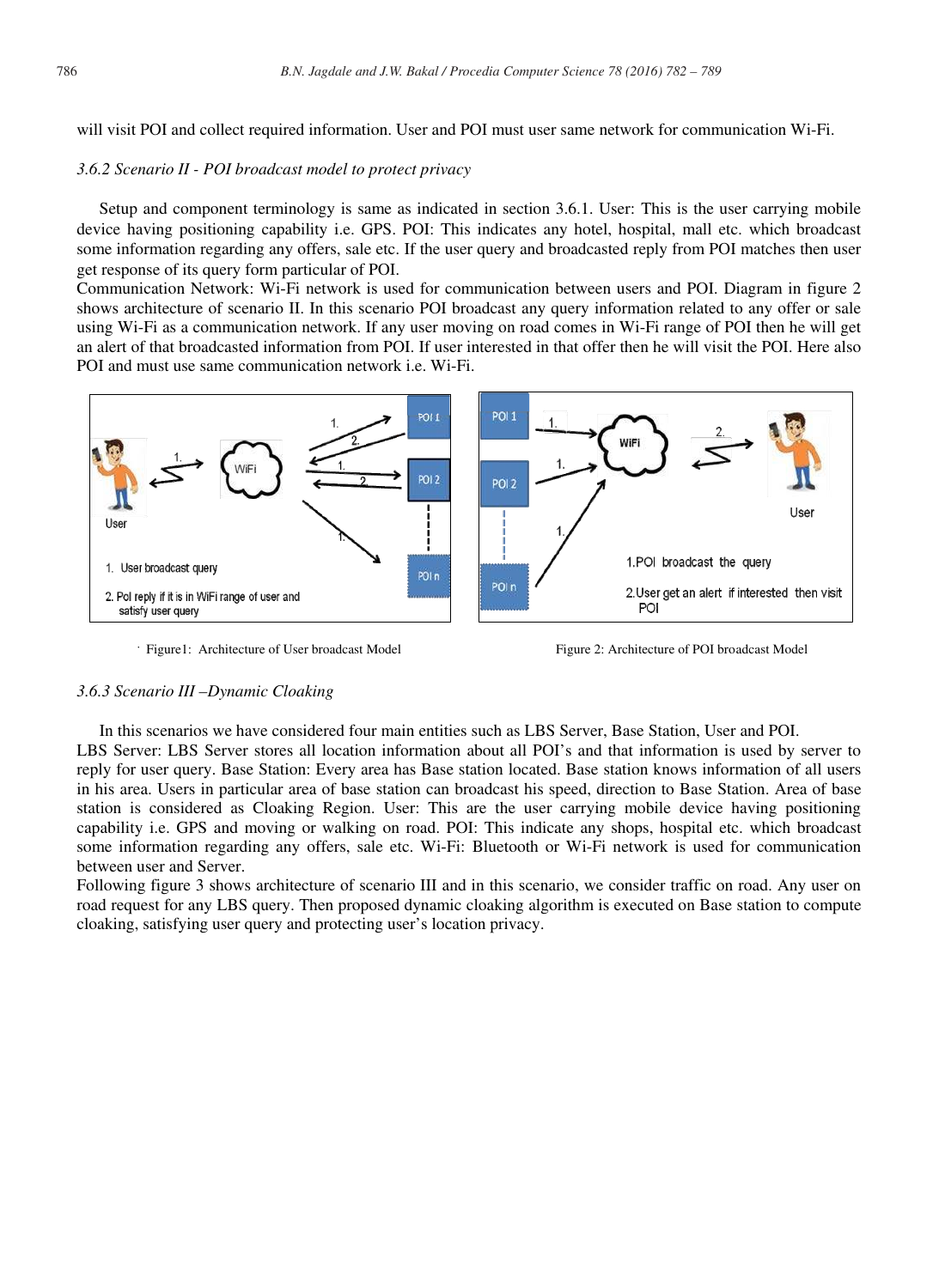



User sends his query and k value to the base station. Base station find k-1 companion in his area by matching speed, direction and location of other users with End-user. If at base station value of k is satisfied then it will forward tuple (Query, K, and CR) to LBS. According to this tuple and with respect to the Cloaking Region LBS executes users query and returns set of candidate POIs to Base Station. Base Station selects satisfied POI from the candidate list and sends it to the End-user. Hence user's privacy can be protected by considering speed, direction and location parameter.

#### **4.0 Results and discussions**

#### *4.1 User Broadcast Model*

#### *4.1.1 User density Vs. Response Time*

In this graph (figure 4) of user broadcast model, we measure the response time to process query by varying User density. As number of user increases response time also increases.



#### *4.1.2 User Density vs. Energy*

In this graph of figure 5, user broadcast model, we measure the total energy spend by user while broadcasting query & energy spend by POI to reply user query by varying user density. More the number of user total energy spend is more. *4.1.3 Speed (User Mobility) Vs. Quality* 

In this graph of figure 6, of user broadcast model, we measure the quality i.e. reply for the query by varying speed of user. More the speed of user chance of getting reply is missed hence quality degrades

#### *4.2 POI Broadcast Model*

#### *4.2.1 Broadcast Interval Time vs. Quality*

In this graph of figure 7, POI broadcast model, we measure the quality i.e. replies for the query  $\&$  receiving query by varying broadcast interval time of POI. More the value of broadcast interval less is the quality. *4.2.2 Broadcast Interval Time vs. Energy*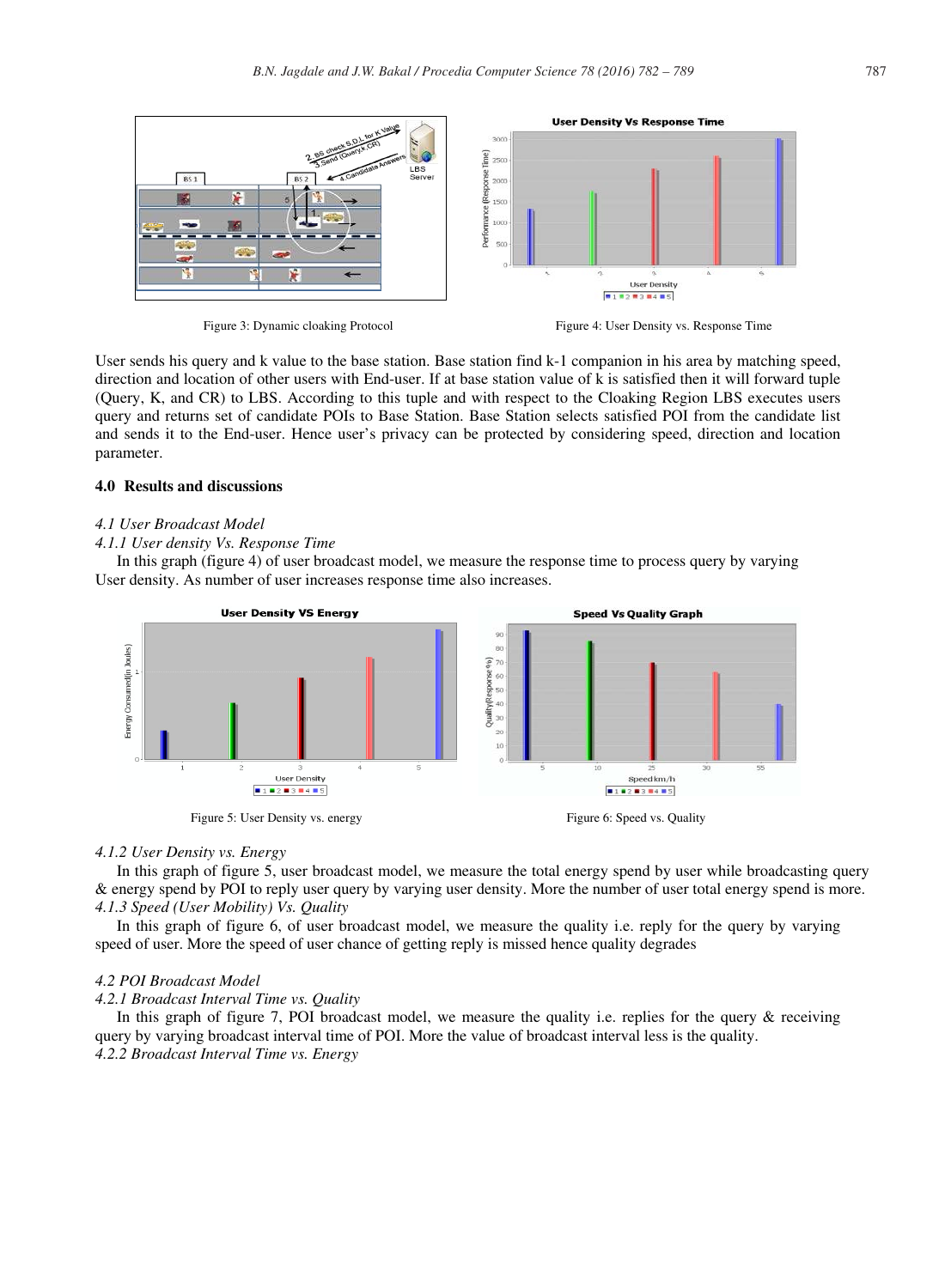In this graph of figure 8, POI broadcast model, we measure the total energy spend by POI while broadcasting query & energy spend by user to receive /reply POI query by varying broadcast interval time of POI. More the broadcast interval time of POI total energy consumed is less



#### **5.0 Conclusions**

Broadcast protocol provides more privacy, but cost for broadcast protocol is more. In proposed scheme location privacy is achieved with the help of broadcast, dynamic cloaking algorithm. This approach does not require trust among users for using LBS Service. Methods satisfy basic k- anonymity technique to achieve location privacy. Our next work is registration & signed POI overhead study, 3D POI model and broadcast frequency estimation to reduce energy consumption.

#### **Acknowledgements**

We are thankful to GHRCOE, Nagpur, CSE department and MITCOE Pune, IT department for providing unlimited access to digital library, internet and research lab resources for this work.

#### **REFERENCES**:

1. Mehrnoosh Tarafdar and Mostafa S. Haghjoo. Location Privacy In Processing Location Dependent Queries In Mobile Database Systems. 5<sup>th</sup> *International Symposium On Telecommunications*; 2010.

2. Kyriakos Mouratidis And Man Lung Yiu. Anonymous Query Processing In Road Networks. *IEEE Transactions On Knowledge And Data Engineering*, Vol. 22, No. 1, January 2010.

3. Chi-yin Chow. Mohamed F. Mokbel And Xuan Liu . A Peer-to-peer Spatial Cloaking Algorithm For Anonymous Location-based Service," Acm-gis'06, November 10-11, Arlington, Virginia, USA,2006.

4. Ge Zhong And Urs Hengartner , "Toward A Distributed K-anonymity Protocol For Location Privacy. .In Proceeding Of Wpes'08, Alexandria, Virginia, USA, October 27, 2008,

5. Huang Zhangwei. Xin Mingjun. Distrbuted spatial cloaking Protocol For Location Privacy. Second *International Conference On Networks Security, Wireless Communications And Trusted Computing*,2010.

6. Hassan Takabi.James B. D. Joshi. Hassan A. Karimi. a Collaborative K Anonymity Approach for Location Privacy. *Digital Object Identifier: 10.41ob/ Icst. Collaboratecom*2009. B374, 2010.

7. Gabriel Ghinita1. Panos Kalnis1. Ali Khoshgozaran. Cyrus Shahabi. Kian-lee Tan1. Private Queries In Location Based Services. *Sigmod'08, June 9–12, Vancouver, Bc, Canada*; 2008.

8. Stavros Papadopoulos And Spiridon Bakiras And Dimitris Papadias. Nearest Neighbour Search With Strong Location Privacy. Presented At *The 36th International Conference On Very Large Data Bases*, September 1317,singapore,2010.

9. Mohamed F. Mokbel and Chi-yin Chow. Challenges in Preserving Location Privacy In Peer-to-peer Environment. *Preceding's of Seventh International Conference On Web-age Information Management Workshop*, IEEE, 2006.

10. CHI-YIN CHOW and MOHAMED F. MOKBEL. Casper: Query Processing for Location Services without Compromising Privacy. *ACM Transactions on Database Systems*. Vol. 34, No. 4, Article 24, December 2009.

11. Calvert L. Bowen. Thomas L. Martin . Preserving User Location Privacy Based on Web Queries and LBS Responses. *in Proceedings of the Workshop on Information Assurance*; 2007.

12. Stavros Papadopoulos and Spiridon Bakiras and Dimitris Papadias. Nearest Neighbour Search with Strong Location Privacy. presented at The *36th International Conference on Very Large Data Bases*. September 1317, 2010, Singapore.

13. Anoop Aryan and Sanjay Singh. Securing Location Privacy in Augmented Reality. 2010 *5th International Conference on Industrial and Information Systems, ICIIS 2010*; Jul 29 - Aug 01, 2010, India.